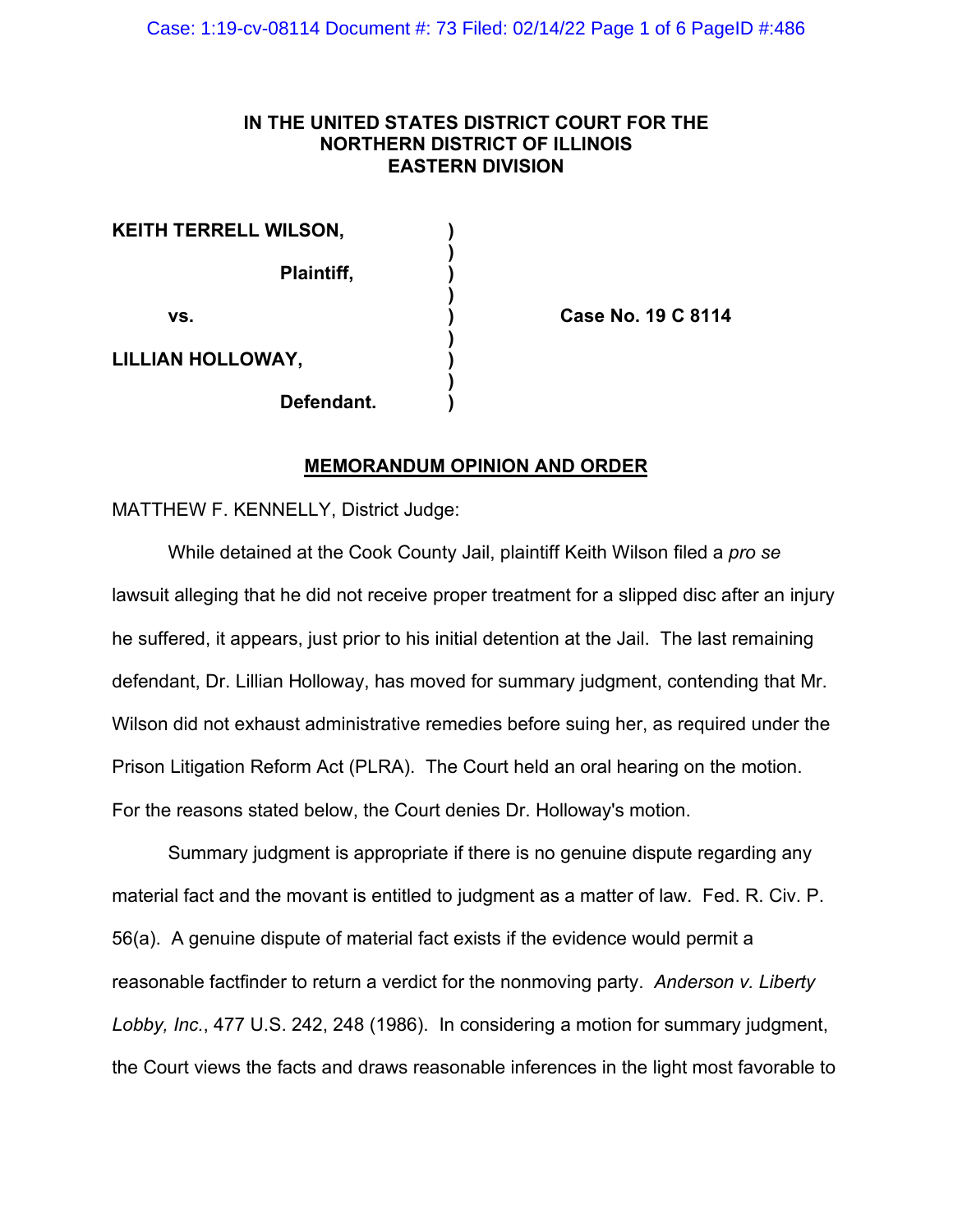### Case: 1:19-cv-08114 Document #: 73 Filed: 02/14/22 Page 2 of 6 PageID #:487

the nonmoving party, in this case Mr. Wilson. *Chaib v. Geo Grp., Inc.*, 819 F.3d 337, 341 (7th Cir. 2016).

The PLRA requires an imprisoned person who files a lawsuit under 42 U.S.C. § 1983 to first exhaust available administrative remedies within the correctional system. 42 U.S.C. § 1997e(a); *see*, *e.g.*, *Barnes v. Briley*, 420 F.3d 673, 677 (7th Cir. 2005); *Perez v. Wisconsin Dep't of Corr.*, 182 F.3d 532, 535 (7th Cir. 1999). The administrative process, which typically involves filing and pursuing a grievance, is intended to allow correctional facilities "to address [issues] before being subjected to suit, [reduce] litigation to the extent complaints are satisfactorily resolved, and [improve] litigation that does occur by leading to the preparation of a useful record." *Jones v. Bock*, 549 U.S. 199, 219 (2007). To fulfill the exhaustion requirement, an incarcerated person must comply with the procedures and deadlines established by the correctional facility's policies. *Hernandez v. Dart*, 814 F.3d 836, 842 (7th Cir. 2016); *Maddox v. Love*, 655 F.3d 709, 720 (7th Cir. 2011). Because failure to exhaust is an affirmative defense, the burden is on the defendant to establish that the plaintiff failed to exhaust. *Maddox*, 655 F.3d at 720.

Dr. Holloway argues that Mr. Wilson failed to exhaust administrative remedies because the allegations in his grievance were "substantively distinct" from the allegations in his complaint. Def.'s Mot. for Summ. J. (dkt. no. 67) at 5. Dr. Holloway points to the Seventh Circuit's recent ruling in *Bowers v. Dart*, 1 F.4th 513 (7th Cir. 2021), in which the court affirmed a ruling that a detained person had failed to exhaust administrative remedies regarding a claim that jail staff "had advance notice of the risk that he would be attacked" by another detained person "yet failed to protect him from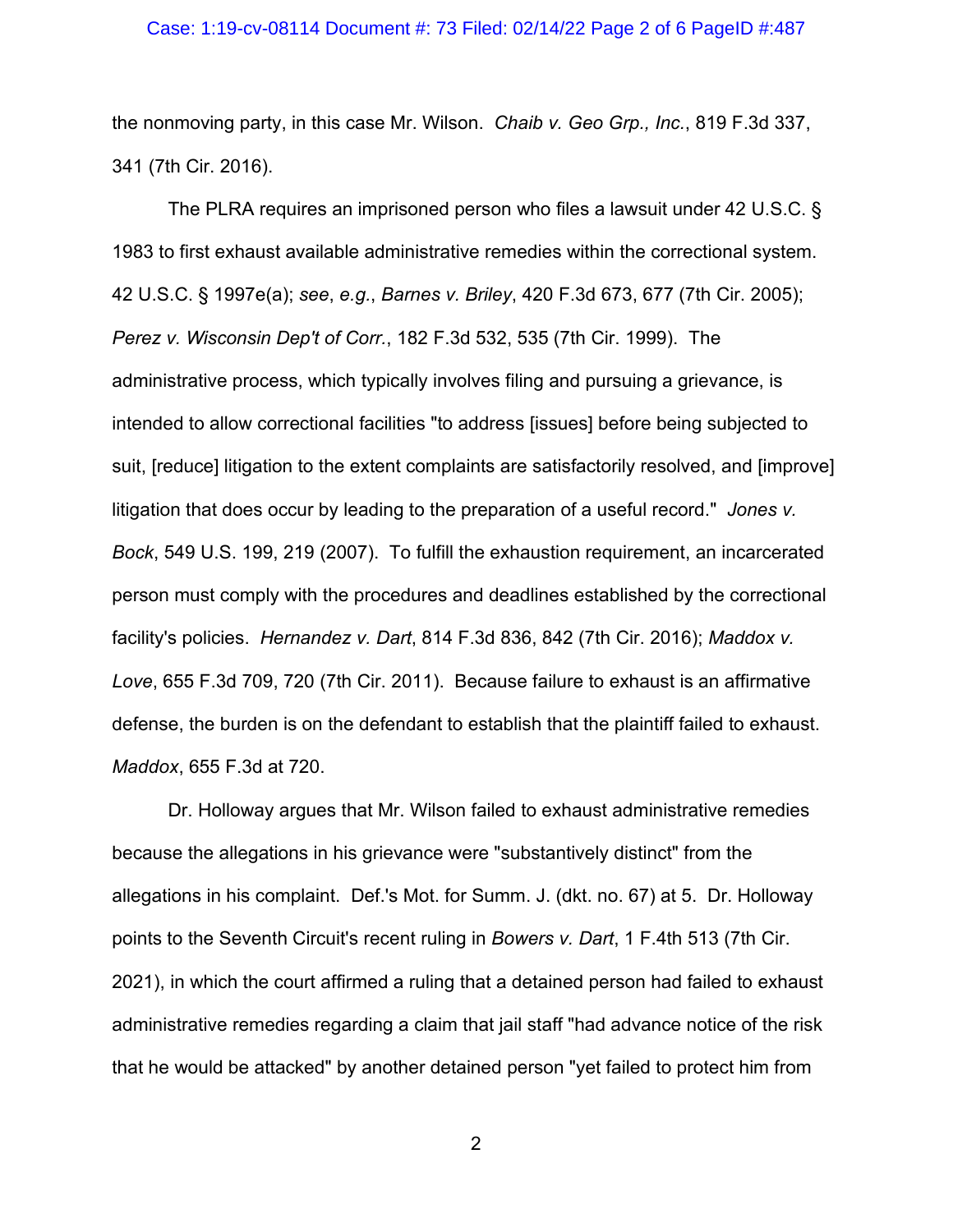#### Case: 1:19-cv-08114 Document #: 73 Filed: 02/14/22 Page 3 of 6 PageID #:488

harm." *Id.* at 517. The plaintiff in *Bowers* had alleged in his grievance that the officer on duty did not respond to his pleas for help during the attack. *Id.* at 517. The Seventh Circuit, citing the "disconnect" between the lawsuit and the grievance, concluded that the plaintiff failed to exhaust remedies regarding the claim in the lawsuit because he "presented none of these allegations to the jail through the grievance process." *Id.* at 517–18.

No such disconnect exists in this case. The parties agree that the relevant grievance is Mr. Wilson's August 9, 2019 grievance concerning medical treatment he received on August 5, 2019. *See* Dkt. no. 68-3 at ECF pp. 11-12 of 45. In that grievance, Mr. Wilson made complaints about two doctors who treated him, the first of whom took x-rays of his hand and back and refused his request for crutches. *See id.* at ECF p. 11 of 45. Mr. Wilson stated in the grievance that the second doctor, who appears to be Dr. Holloway, also denied his request for crutches and said that without them he would "he[a]l faster." *Id.* Mr. Wilson further stated in the grievance that he was "risking my life" by walking on his own, could not sleep at night due to pain, his body was numb from his hands to his feet, and he needed to see a "real doctor." *Id.*

Turning to the present lawsuit, Mr. Wilson alleges in his third amended complaint that Dr. Holloway examined him on Aug. 4 or 5, 2019. 3rd Am. Comp. (dkt. no. 55) at 5. He says he told Dr. Holloway that he had been "slammed" from a six-foot gate onto his back, causing numbness and later sharp pain in his back. *Id.* Mr. Wilson alleges that Dr. Holloway suggested this was simply soreness from the fall, prescribed him pain pills, and cleared him to return to his housing unit. *Id.* Mr. Wilson alleges that he was not treated by medical personnel again until Sept. 3, 2019, when an unidentified doctor who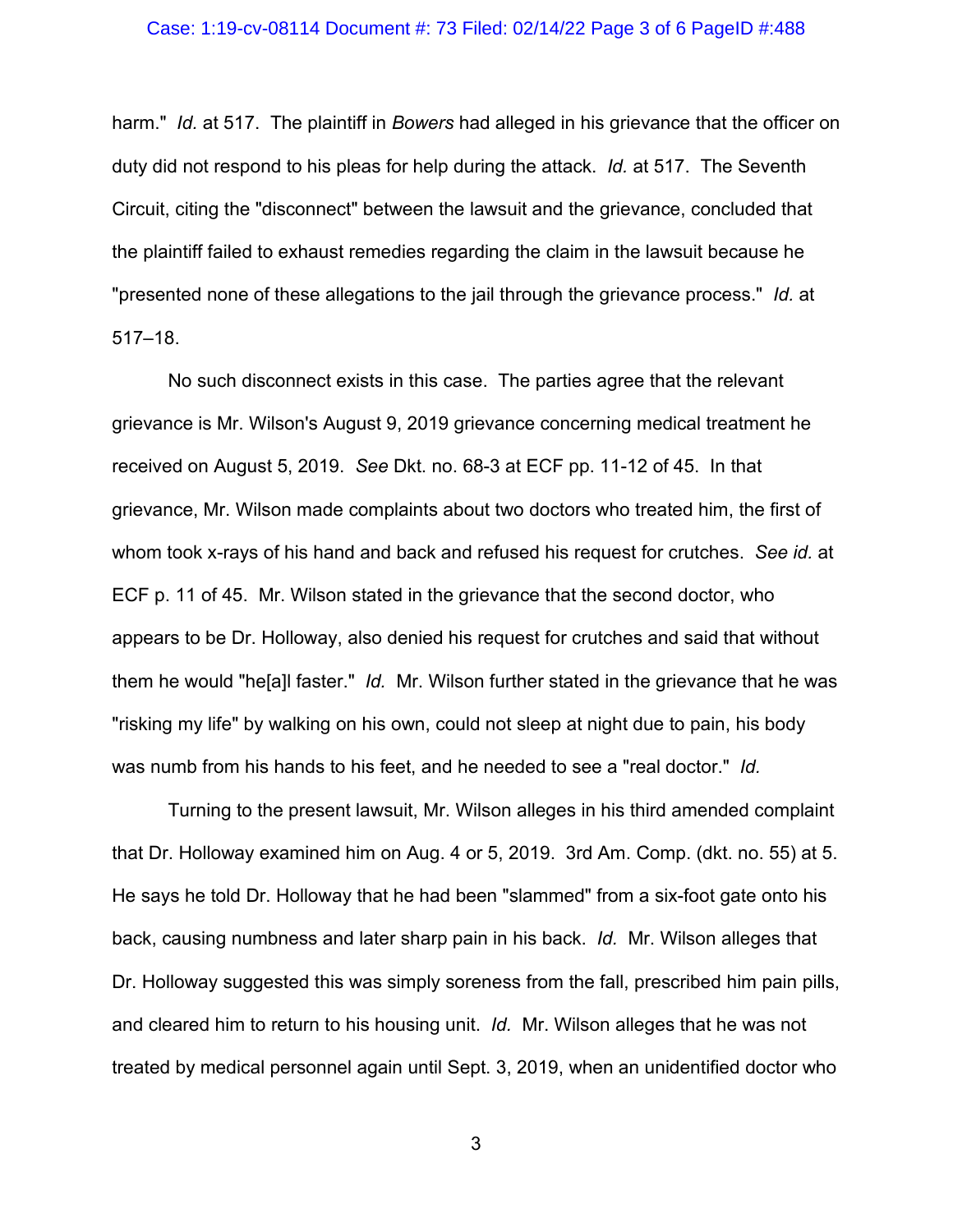### Case: 1:19-cv-08114 Document #: 73 Filed: 02/14/22 Page 4 of 6 PageID #:489

was treating his hand scheduled him to see an "outside doctor" regarding his back pain. *Id.* Mr. Wilson says that he does not know "why medical neglected to treat me," given that he could not keep his balance due to weakness in his legs. *Id.*

Dr. Holloway argues that in the grievance, Mr. Wilson complained only that she denied him crutches, not that he was improperly diagnosed or refused treatment. For this reason, Dr. Holloway contends, the grievance is insufficient to exhaust administrative remedies with regard to his claim against her in this lawsuit. The Court disagrees. Though the allegations in the complaint and the grievance are not identical, they involve the same alleged wrongdoing and wrongdoer. And it is readily apparent from the grievance that Mr. Wilson—though he may have specifically referred to a perceived need for crutches—was contending that Dr. Holloway minimized his back injury and did not properly treat him for it, which is the essence of the claim he asserts against her in this case. It also appears, based on a fair reading of the complaint in this lawsuit, that Mr. Wilson contends that he should have been sent to an outside specialist sooner, which he also asserted in the grievance when he stated that he needed to see a "real doctor."

Dr. Holloway contends that *Bowers* represents a "new direction" requiring a "substantive connection" between the grievance and the complaint to satisfy the PLRA's exhaustion requirement. Def.'s Mot. for Summ. J. at 6. That reads too much into *Bowers*, which stands for the rather unexceptional proposition that a court cannot "consider a claim that has not traveled the required administrative path." *Bowers*, 1 F.4th at 518 (citing *Ross v. Blake*, 578 U.S. 632, 639-40 (2016)). The court in *Bowers*  simply found that "[c]ontending that [an officer] failed to come to [the plaintiff's] aid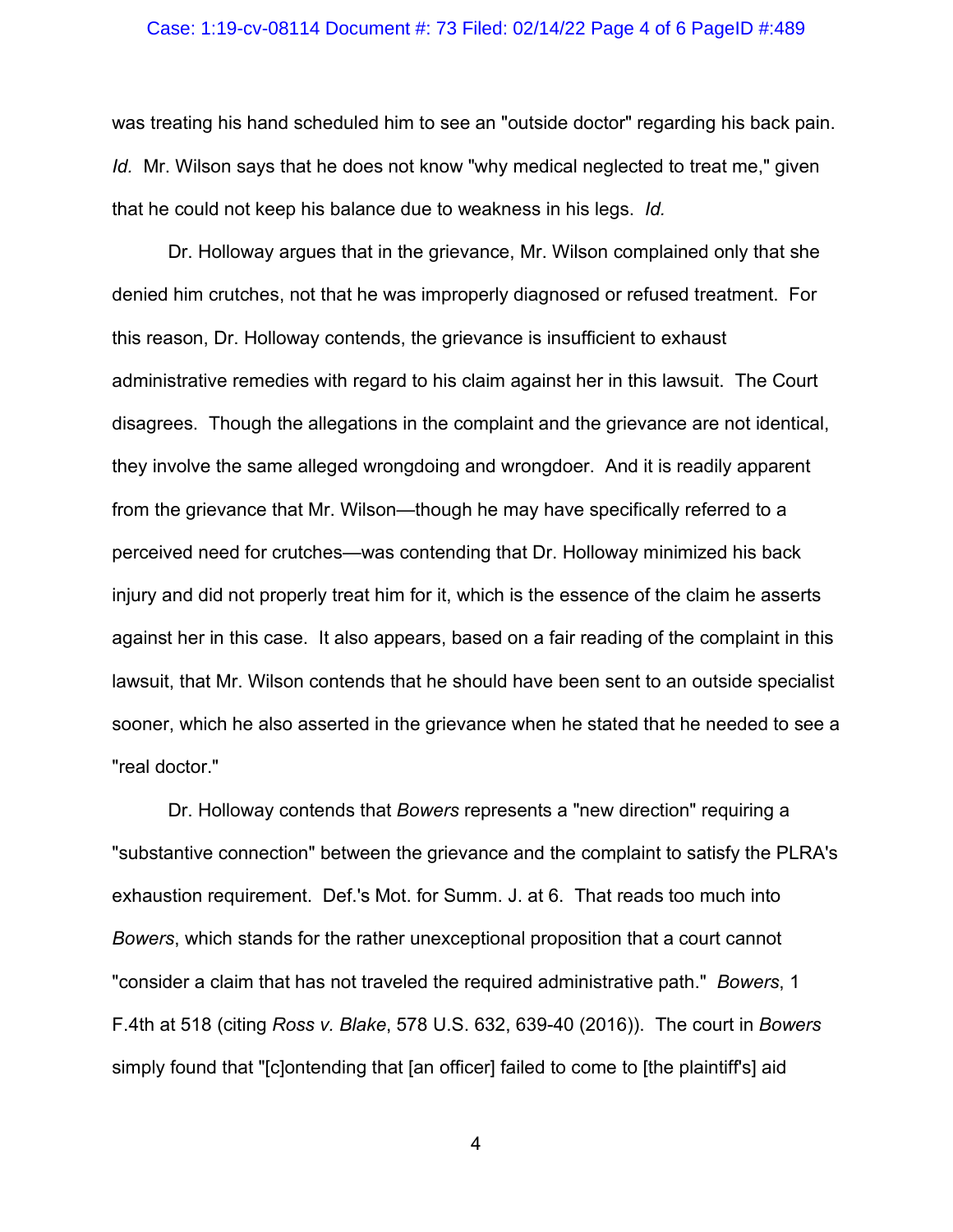### Case: 1:19-cv-08114 Document #: 73 Filed: 02/14/22 Page 5 of 6 PageID #:490

during the attack is not the same as alleging that the jail employees predicted but ignored the risk." *Id.* In this case, by contrast, the claim that Mr. Wilson asserted in his grievance—that Dr. Holloway incorrectly diagnosed him and failed to provide proper treatment, including a referral to a specialist—*is* the same as the claim he asserts against her in his complaint in this lawsuit.

What Dr. Holloway is actually arguing for here amounts to something akin to an enhanced pleading requirement for grievances combined with some sort of requirement that the grievance's wording match that of the complaint The PLRA, however, does not specify how detailed a prisoner's grievance must be to exhaust his administrative remedies; rather, those requirements are found in the facility's grievance procedures. *Schillinger v. Kiley*, 954 F.3d 990, 995 (7th Cir. 2020). As far as the PLRA is concerned, the Seventh Circuit has made clear that a grievance will suffice "if it provides notice to the prison of 'the nature of the wrong for which redress is sought.'" *Id.* (quoting *Strong v. David*, 297 F.3d 646, 650 (7th Cir. 2002)); *see Maddox*, 655 F.3d at 722 (grievance sufficient if it gives correctional officials "a fair opportunity" to address complaint). Thus, although a grievance must "object intelligibly to some asserted shortcoming," the imprisoned person who submits the grievance is not required by the PLRA to "lay out the facts, articulate legal theories, or demand particular relief." *Strong*, 297 F.3d at 650. *Bowers* does not change any of this.

Dr. Holloway does not contend that Mr. Wilson's grievance omitted information required by the Jail's rules regarding the contents of grievances. The only such requirements identified by Dr. Holloway in her summary judgment submission are to include the date, time, specific location of the incident, and name or "identifiers" of the